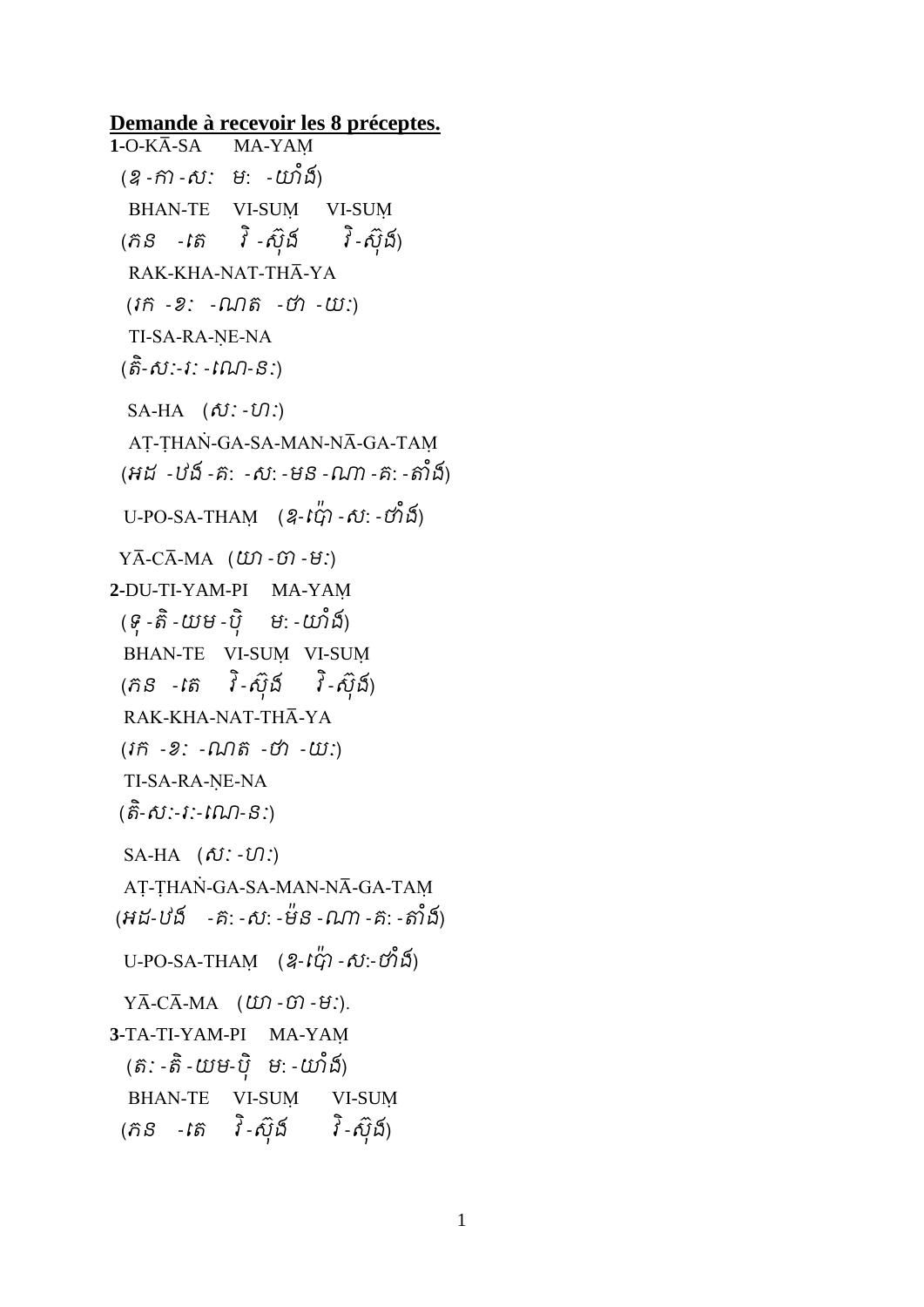RAK-KHA-NAT-THĀ-YA  $(1\hat{n} - 2)$ :  $\Omega \Omega \hat{n} - 0$  - $(1\hat{n})$ : TI-SA-RA-NE-NA SA-HA (តិ-សិ: -រ:-ណេ-និ: សិ: -ហ:) AT-THAN-GA-SA-MAN-NĀ-GA-TAM (អដ -ឋង - គ: -ស: -ម៉ន -ណា-គ: -តាំង ) U-PO-SA-THAM (ឧ - $\iota_G^{\nu}$ ) -ស: -ហំងំា  $Y\overline{A}-C\overline{A}-MA$  ( $U\Omega -U\Omega -H$ :).

## **Le moine nous enseigne les 8 préceptes**.

**4-**NA-MO TAS-SA (នៈ-តោ េស-សៈ) BHA-GA-VA-TO  $(\hat{n}$ : - $\hat{n}$ : - $\hat{i}$ : - $\hat{i}$ s)  $A-RA-HA-TO$  (អ: -*i*: - $U$ ): - $\hat{m}$ ) SAM-MĀ-SAM-BUD-DHAS-SA. (សម -ម៉ា -សម -ពទ -ជស -ស:) **5-**BUD-DHAM SA-RA-ŅAM (ពុទ -ជាំង ស: -រ: -ណាំង៍)  $GAC\text{-CH}\overline{A}\text{-MI}.$  (គិបិ -ទ៊ា -មី) **6-DHAM-MAM SA-RA-NAM** (ធម -មាំង ស: -រ: -ណាំង)  $GAC\text{-CH}\bar{A}\text{-MI}.$  (គិបិ -្រ) -មី) **7-SAN-GHAM SA-RA-NAM** (សង៍-ឃាំង៍ ស: -រ: -ណាំង៍)  $GAC\text{-CH}\bar{A}\text{-MI}$  (គិបិ -ទ៊ា -មី) **8-**DU-TI-YAM-PI BUD-DHAþ (ទុ-តំ-យម-បុ ពុទ -ជាង) SA-RA-NAM GAC-CHA-MI (ស: -រ: -ណាងំ គិបិ -ឆា -ម) **9-**DU-TI-YAM-PI DHAM-MAþ (ទូ -តំ -យម -ប ជម -មាង) SA-RA-NAM GAC-CHA-MI. (*ស*: -*រ*: -ណាង គចំ - ឆា -ម<sub>)</sub>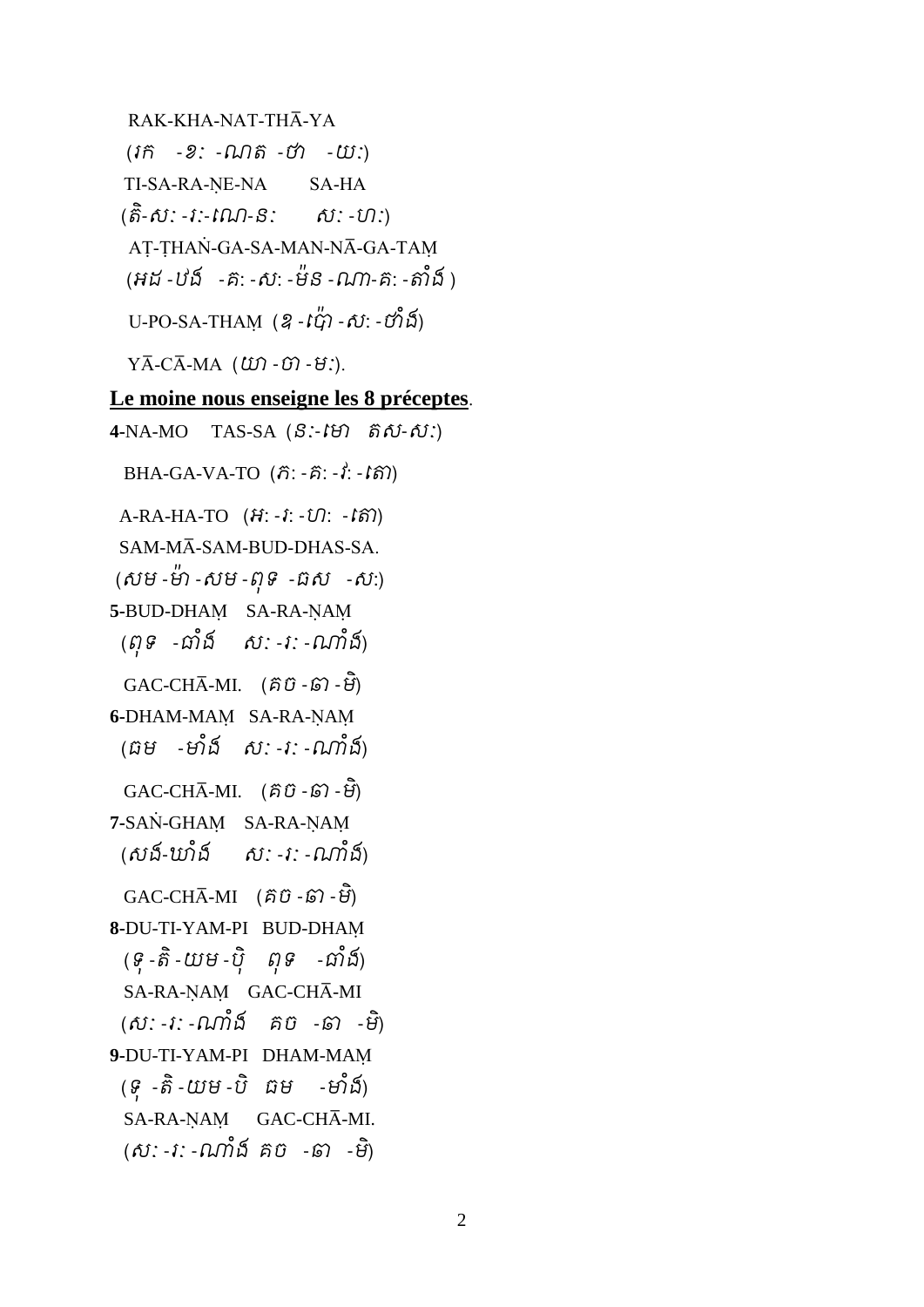**10-**DU-TI-YAM-PI SAN-GHAM (ទុ -តិ -យម -ប៊ិ សង៍ -ឃាំង៍) SA-RA-NAM GAC-CHA-MI (សៈ -រៈ -ណាងំា គច -ឆា -មិ ) **11-**TA-TI-YAM-PI BUD-DHAþ (តៈ - តិ-យម -បិ ពុទ -ជាំង) SA-RA-NAM GAC-CHĀ-MI (សៈ -រៈ -ណាងំា គច -ឆា -មិ ) **12-**TA-TI-YAM-PI DHAM-MAþ (តិ: -តិ -យម-បុ ជម -មាំងា SA-RA-NAM GAC-CHA-MI (ស: -វ: -ណាងំ គិបិ -ឆា -ម) **13-TA-TI-YAM-PI SAN-GHAM** (តិ: -តិ -យម -ប៊ុ សង៍ -ឃាំង៍) SA-RA-ŅAŅ GAC-CHĀ-MI (ស: -រ: -ណាងំ គំបំ -ឆា -ម) **14-** PĀ-NĀ-TI-PĀ-TĀ VE-RA-MA-NĪ (ប៉ា-ណា-តិ-ប៉ា-តា វេ -រៈ -មៈ -នី) SIK-KHĀ-PA-DAM SA-MĀ-DI-YĀ-MI (សំកំ -ខា -បៈ -ទាំង សៈ -មា -ទិ -យា -ម) 15- A-DIN-NĀ-DĀ-NĀ<br>VE-RA-MA-NĪ (អ:-ទ $ិន-នា-ទា -នា ព -រ: -ម: -ន)$ SIK-KHĀ-PA-DAM SA-MĀ-DI-YĀ-MI (សក៌-ខា -ប: -ទាងំ ស:-មា-ទ-យា-ម) 16- A-BRAH-MA CA-RI-YA (អ: -ព្រហ -ម: ច: -រ -យា) VE-RA-MA-NĪ SIK-KHĀ-PA-DAM (វ1 -1: -ម: -ន សក -ខា -ប: -ទាង)  $\overline{\text{SA-MA-DI-YA}}$ -MI  $(\textit{M}:\textit{H}-\textit{H}-\textit{L})$ **17-** MU-SĀ-VĀ-DĀ VE-RA-MA-NĪ (ម៊ុ -សា -វា -ទ តវ -រ: -ម: -នី )  $SIK-KH\overline{A}-PA-DAM$  SA-M $\overline{A}-DI-Y\overline{A}-MI$ . (សក៌ -ខា -ប៉: -ទាំង ស: -មា -ទិ -យា-ម)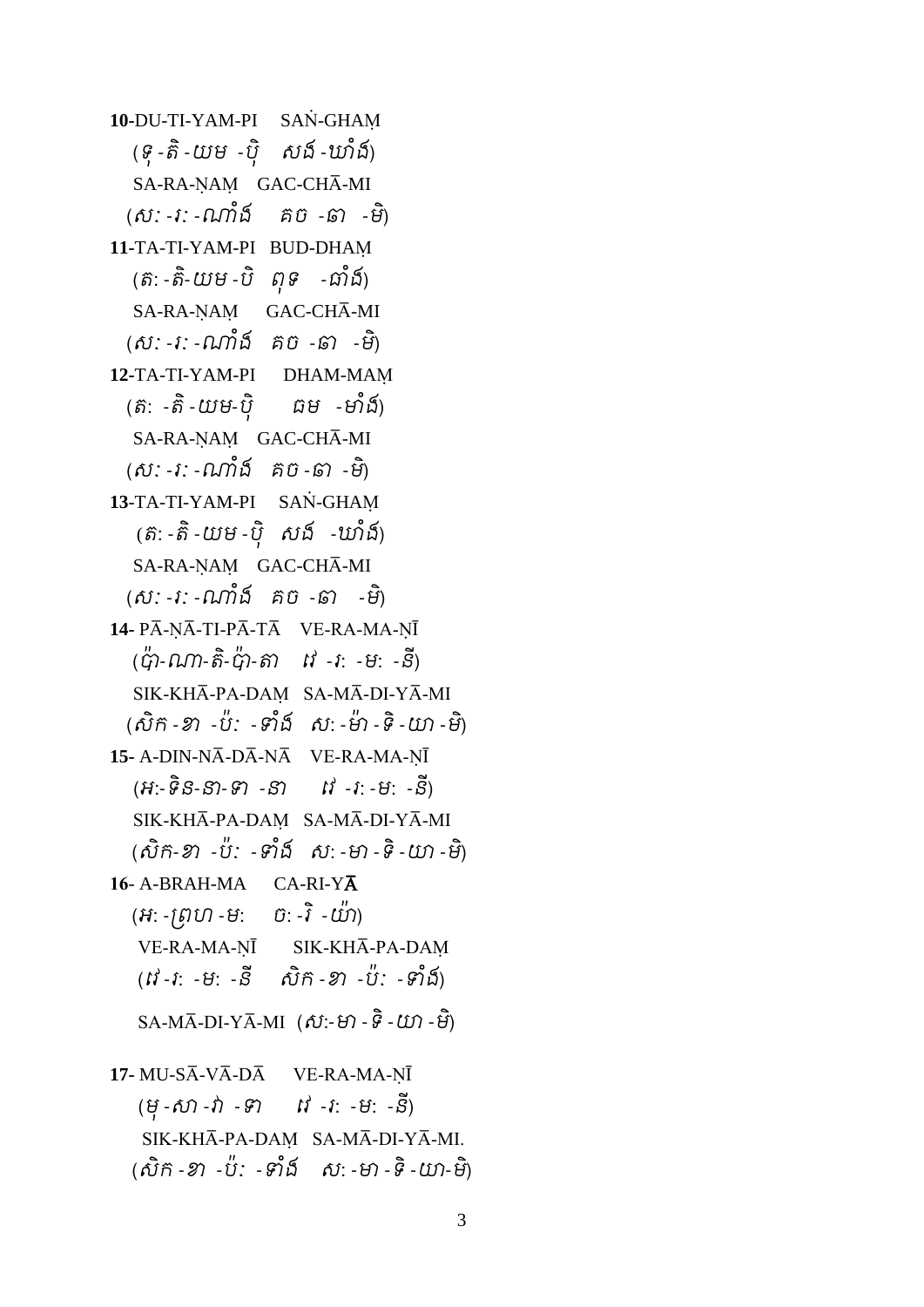18- SU-RA-ME-RA-YA-MAJ-JAP- $($ ស្- $n$  -មេ -រ: -យ: -មជ-ជប-) PA-MĀ-DAT-THĀ-NĀ VE-RA-MA-NĪ (ប៉ោ:-ោ៉ោ -ទដ -ឋា -ណា តវ -រ: -ម: -នី )  $SIK-KH\overline{A}-PA-DAM$   $SA-M\overline{A}-DI-Y\overline{A}-MI$ . (សក៌ -ខា -បៈ - ទាំង សៈ -មា -ទិ -យា-ម) **19-** VI-KA-LA-BHO-JA-NA  $({\overrightarrow{i}} - {\widehat{n}}) - \widehat{\omega}: -{\widehat{n}} \widehat{n} - {\widehat{\omega}}: -S$ )  $VE-RA-MA-N\overline{I}$  ( $\vec{N}$  -  $\hat{i}$ : - $\vec{v}$ : - $S$ )  $SIK-KH\overline{A}-PA-DAM$   $SA-M\overline{A}-DI-Y\overline{A}-MI$  $( \delta \hat{\delta} - \hat{\delta} - \hat{\delta} - \hat{\delta} - \hat{\delta} - \hat{\delta} - \hat{\delta} - \hat{\delta} - \hat{\delta} - \hat{\delta} - \hat{\delta} - \hat{\delta} - \hat{\delta} - \hat{\delta} - \hat{\delta} - \hat{\delta} - \hat{\delta} - \hat{\delta} - \hat{\delta} - \hat{\delta} - \hat{\delta} - \hat{\delta} - \hat{\delta} - \hat{\delta} - \hat{\delta} - \hat{\delta} - \hat{\delta} - \hat{\delta} - \hat{\delta} - \hat{\delta} - \hat{\delta} - \hat{\delta} - \hat{\delta} - \hat{\delta} - \hat{\delta} - \hat{\delta} -$ 20- NAC-CA GĪ-TA VĀ-DI-TA (និប៑ -ប៑: -ឝ៑ -ត៑: *រ*ា -ទ -ត៑:) VI-SŪ-KA DAS-SA-NA MĀ-LĀ (វ-ិសូ-ក: ទស -ស: -ន: ោ-លា GAN-DHA VI-LE-PA-NA (គិន-ធិ:  $\overline{\mathfrak{f}}$ - $\mathfrak{w}$ -ប:-ន:) DHĀ-RA-NA MAN-DA-NA  $(\widehat{\omega})$  -*i*: - $\widehat{\omega}$ : ម $\widehat{\omega}$ - $\widehat{\alpha}$ : - $S$ :) VI-BHŪ-SA-NAT-THĀ-NĀ (វ ិ-ភូ -ស: -នដ -ឋា -ណា)  $VE-RA-MA-N\overline{I}$  ( $\overline{I}$  *- i*: - $\overline{v}$ : - $S$ ) SIK-KHĀ-PA-DAM SA-MĀ-DI-YĀ-MI (សក៌ -ខា -បៈ - ទាំង សៈ -មា -ទិ -យា-ម)  $21$ - UC-C $\overline{A}$ -SA-YA-NA MA-H $\overline{A}$  (ឧច -ចា -ស: -យ: -ន: ម: -ហា) SA-YA-NA VE-RA-MA-NĪ

 (ស: -យ:-ណាតវ -រ: -ម: -នី ) SIK-KHĀ-PA-DAM SA-MĀ-DI-YĀ-MI

(សក៌ -ខា -បៈ -ទាំង សៈ -មា -ទិ -យា-ម)